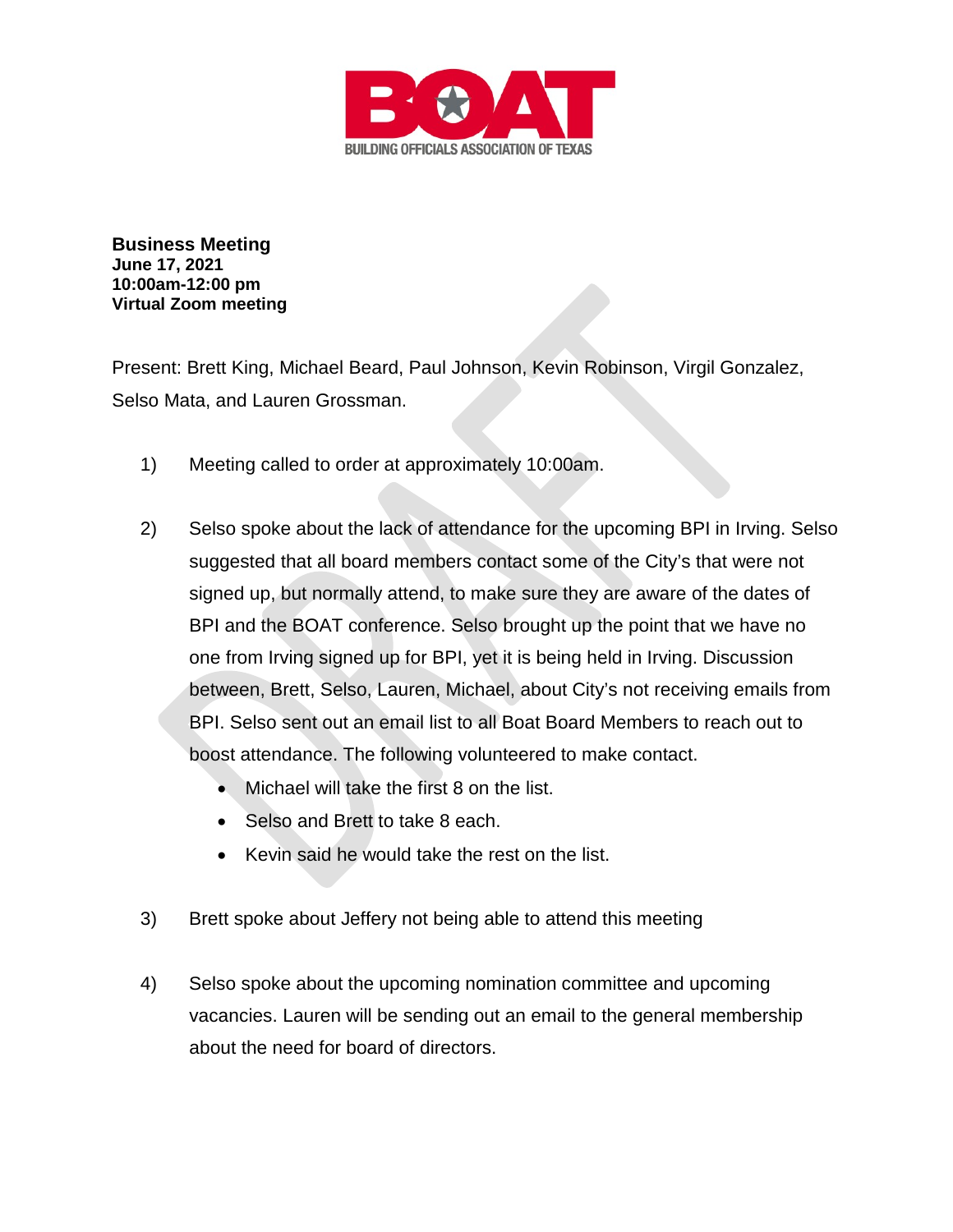- 5) Lauren made a suggested to look at updates to the constitution.
- 6) Brett asked about honorary members or resolutions. Selso suggested a resolution for Rick Herzberger for his time in the Building Department. Brett asked Lauren to send old resolutions so that we have something to work with.
- 7) Virgil brought up the ICC conference in Texas, asking for an update. Selso stated he would get with Shirley Ellis, ICC Board member, to see if there are any updates.
- 8) Discussion on Board nomination between all.
- 9) Meeting adjournment 10:30am

## **Board Meeting August 3, 2021 1 pm to 4 pm Embassy Suites, Denton, Texas**

Present: Jeffrey Widmer, Brett King, Michael Beard, Kevin Robinson, Paul Johnson, Selso Mata, Virgil Gonzalez, Oscar Pedregon, Jim Olk

- 1. Meeting was called to order by Jeffrey at 1:10 PM.
- 2. Brett held roll call. All board members and Jim Olk present.
- 3. Jeffrey welcomed all to the meeting. Each member gave update about own municipalities and operations.
- 4. A motion was made to accept 12/9/2020 meeting agenda by Kevin Robinson. Brett King 2<sup>nd</sup>. No discussion and a vote called. Motion passed unanimously.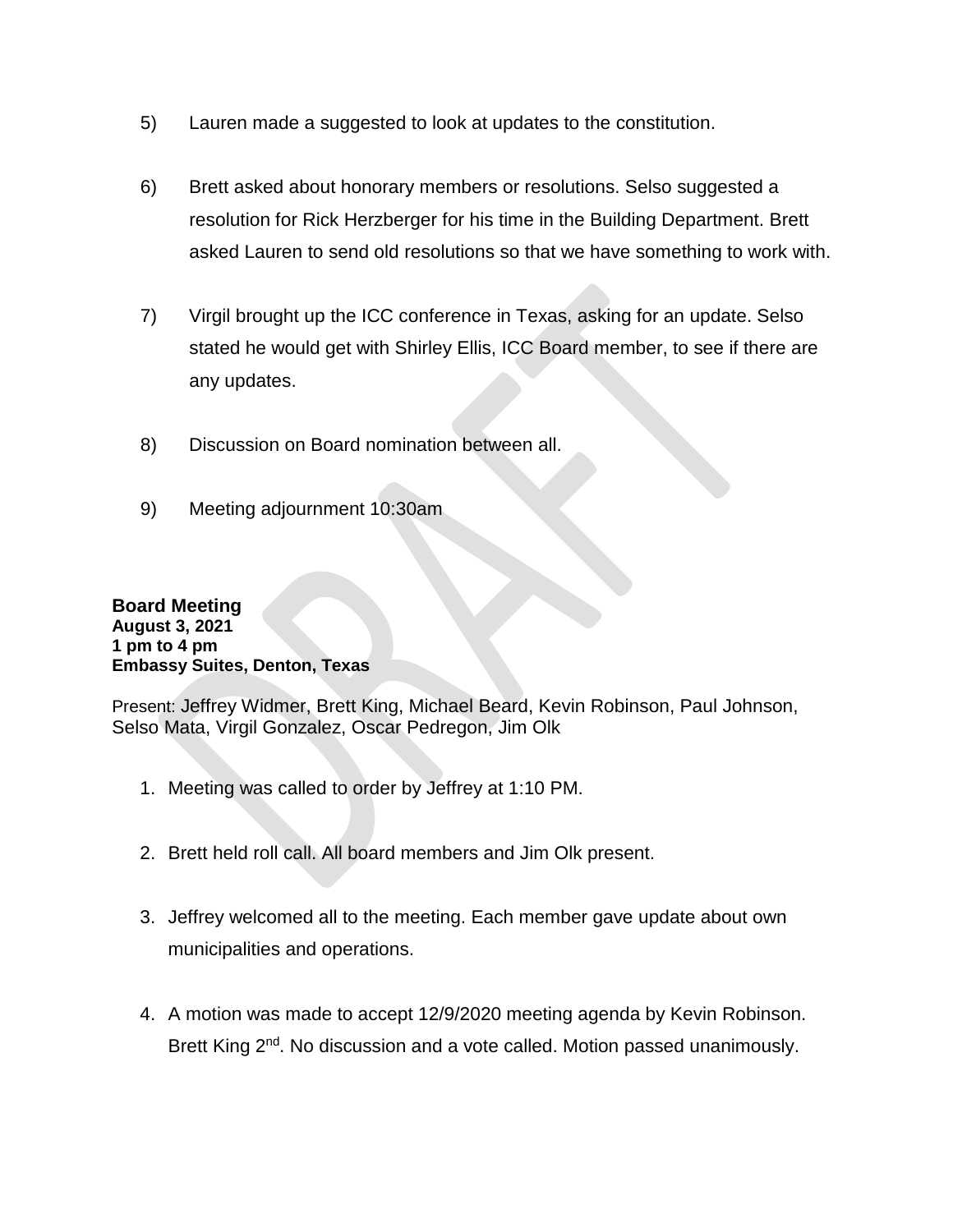- 5. A motion was made by Kevin Robinson for the approval of minutes for 12/9/2020 Conference planning and business meeting. Brett King 2<sup>nd</sup>. No discussion and a vote called. Motion passed unanimously.
- 6. Jim Olk gave report on BPI. He spoke about cutting ties with ICC and going through another company that provides a similar service. Jim stated this move is saving BOAT and BPI money. Jim gave a rundown of the new company.
- 7. Jim spoke about the possibility of needing new laptops to give presentations virtually and switching from "zoom meeting" to "zoom webinar" which could give us more options when presenting.
- 8. There was also discussion between Selso and Jim about issues with microphones and the need to get pointers that work virtually with zoom.
- 9. Jim, Selso, and Brett spoke about the ease of the issuance of the certificate online after the completion of the BPI class.
- 10.Jeffry spoke about the need of having some Board members present to be at each BPI.
- 11.Discussion between all members about band width when requiring people to be present via video. Jim suggested surveys to be sent out periodically throughout the online class and if not returned no certificate will be issued.
- 12.There was also discussion about writing an SOP for the moderator and the instructor.
- 13. Jim spoke about the classes that are available online and profit/loss. Discussion between all about the lack of interest and that we will only use a few of the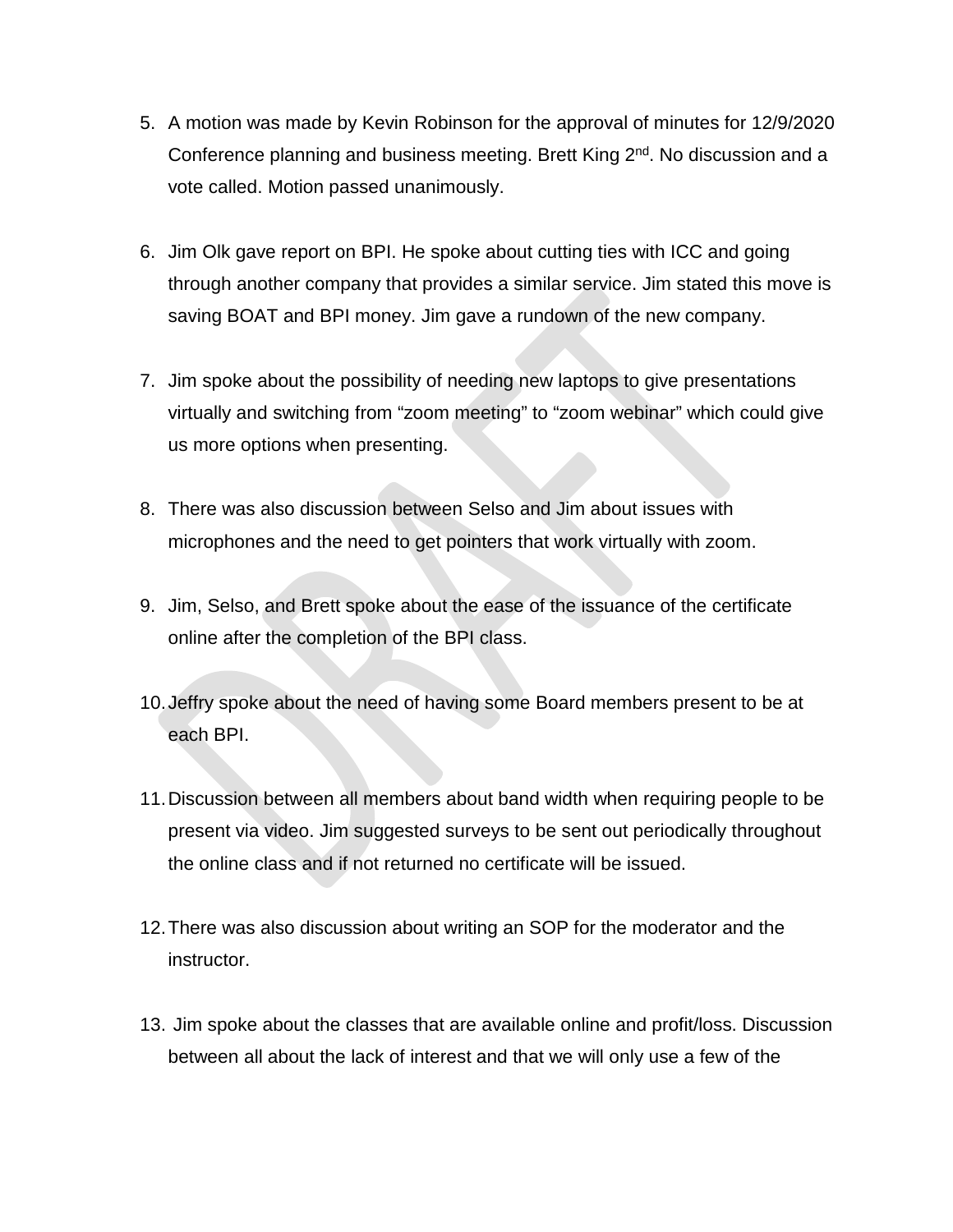classes through BPI to put online for sale. There was a total of 103 registrations through Utah State.

- 14.Jim spoke about Bobby Doran asking about plumbing engineers bringing in their vendors to help pay for the BPI events. Board felt it was a bad idea due to the possibility of cancelling and leaving BOAT with the added cost.
- 15.Selso spoke about Collin College as a location to hold the north Texas BPI. Jim stated that Collin College has given us a fee schedule but was not sure about it. Jim suggested that we visit with the dean of the school. Jim will be setting up a meeting with Collin College as soon as possible. Jim also said that if there are any ideas about future BPI events to send it to him. Brett suggested to even speak with other school district that might be able to accommodate the event.
- 16.Selso spoke about the possibility of gift cards rather than BPI catering food. Idea was brought up about food trucks rather than providing food.
- 17. Discussion on Central Texas BPI, Houston BPI, North Texas BPI and other future BPI's.
- 18.Jim gave update on profit for 2020 Central Texas BPI profit 25k, Houston BPIloss of \$100 and Irving BPI profit about 65K.
- 19. Discussion on next BPI, Nov 1<sup>st</sup> -3<sup>rd</sup> 2021. Discussion about Austin inspection staff will not be able to attend the event. Michael, Paul, Brett, Jeffrey, Kevin will all attend Austin BPI to assist if needed. Discussion about lack of attendance and concerns about loss of money.
- 20.Paul gave update on the TMAT donation of \$5,000 to the BOAT disaster response fund. Donation was proceeds from a golf outing and fundraising put on by TMAT. Jeffrey stated a check will be presented at the Thursday meeting.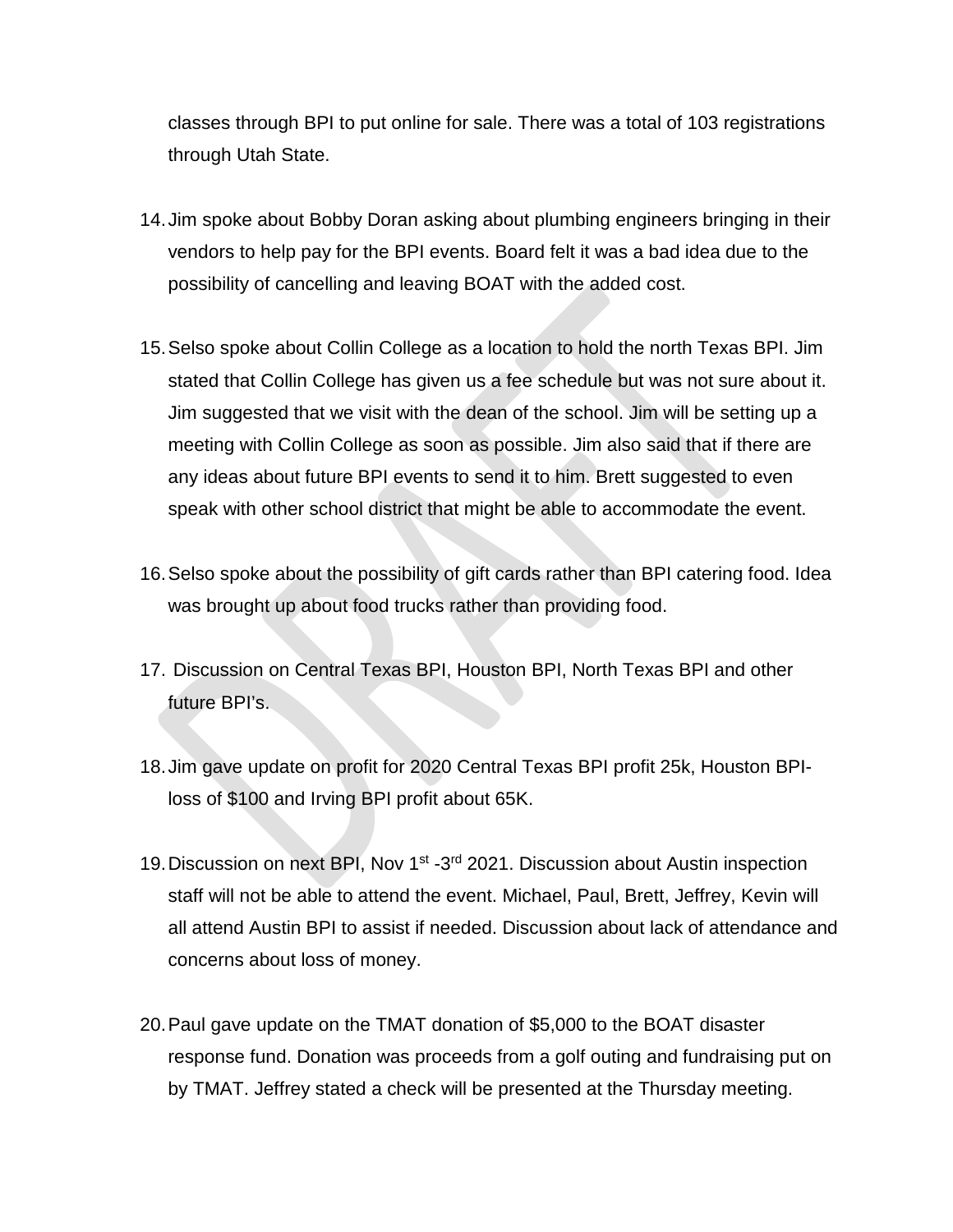Discussion by all on what to do with the donation. Jeffrey thought about purchasing a drone for disaster response. Jim agreed, and if money if left over it would go to new tablets with cellular. Discussion between all about the best options to getting a drone.

- 21.Jim gave an update for Disaster Response Programs.
- 22.Jim spoke about he and Jefferey going to California to become instructors for disaster training through CalOES. Both have been able to teach several classes since they have become certified to teach. Jim spoke about the need for more instructors and suggested to send more people to be trained through CalOES.
- 23.Jim gave update on FEMA new resource types and that BOAT needs to be ready to meet the resource types requirements. Discussion about meeting with the county about a possible training session. Jim spoke about (someone) putting on a class for disaster training. Jim said he thought the CalOES should be geared more towards what happens in Texas. Jim spoke about TDEM sending out a new damage assessment for the general public. Also spoke about asking them to work integrate our form on 123.
- 24.NCTCOG REPAC Work Group and grant efforts
	- a. Jim spoke about I-sat and P-sat as survey data collection. Jim spoke about Brandy Welch-Develop housing support for the region. Jim suggested BOAT be involved because that we could possibly have extra funds available from federal disaster. Jim spoke about Texas Sea Grant and the need for people to be involved. Part of Texas A&M.
- 25.Brett presented the Financial Report.
	- a. BOAT Annual Conference shows a profit of \$8,171.59. Brett spoke about the need to raise the cost for the golf outing. The cost to BOAT is \$58 per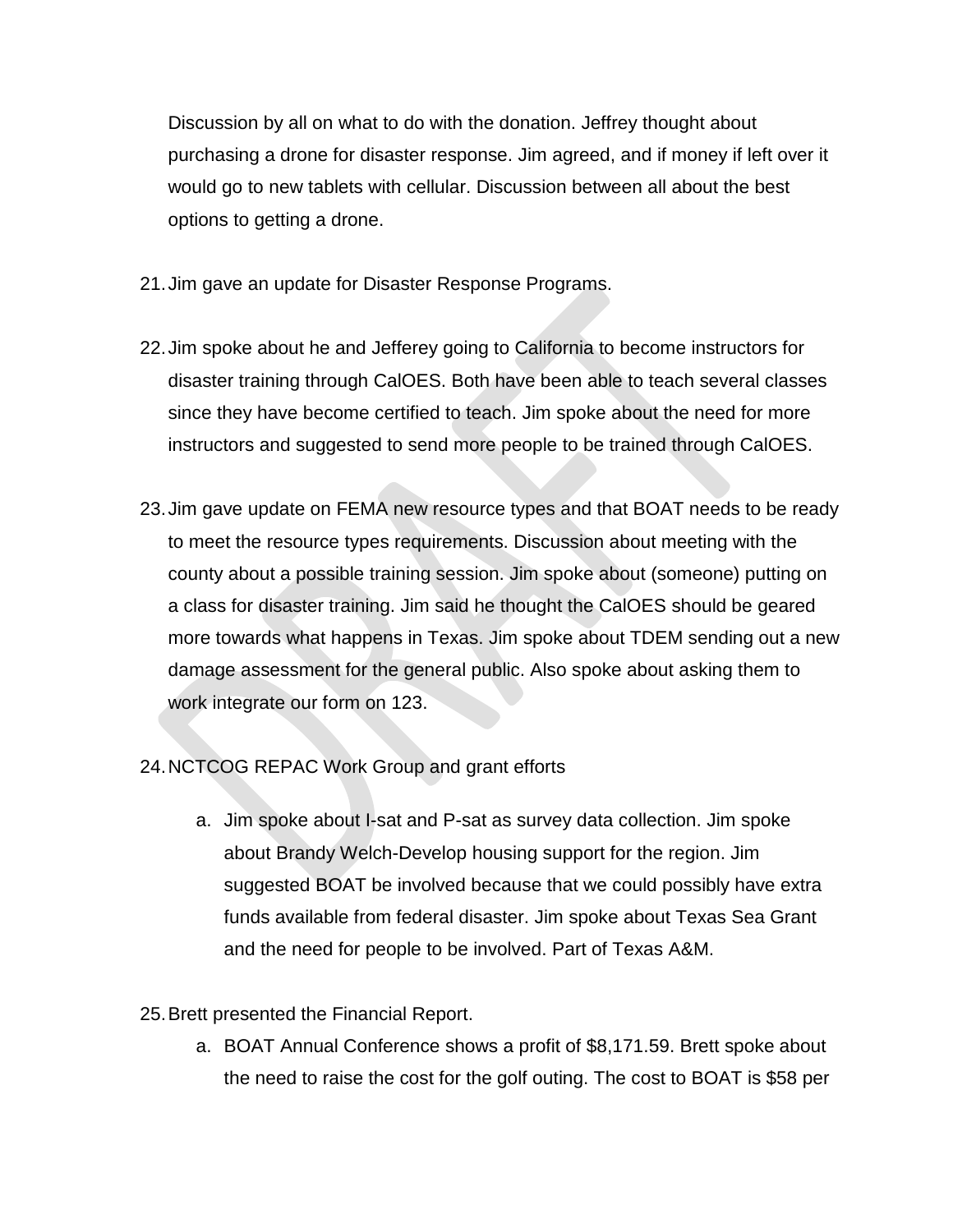player and BOAT is only charging \$50 per player. Although the difference is being made up by sponsors, the cost to the player should at least cover their fees.

b. Ending budget (without July report) \$166,921.18 (loss of 5k all year) Conversation about BOATs financial health. A motion was made by Virgil to accept the Financial Report as given. The motion was 2<sup>nd</sup> by Paul and a vote was called. Motion passed by an unanimous vote.

## 26.Brett presented the Annual budget for adoption 2021-2022

- a. Jim brought up the 5k that was just donated and should be in the budget.
- b. Paul asked about the budget for West Texas BPI. Discussion about the lack of attendance and about moving to El Paso for BPI. All agreed and said we need a date. Jeffrey asked Oscar to see if there is an interest in holding a BPI in El Paso. Oscar will report back within 30 days. A motion was made by Selso to accept the adoption of the budget, adding the \$5,000 donation. The motion was 2<sup>nd</sup> by Oscar and a vote was called. The motion passed by unanimous vote.
- 27.An update was given about the Internship Program (Plano hosted) and the veterans idea. Discussion about the disruption due to COVID and that there were no staff in the office at the hosting City and Bureau Veritas (BV) was not able to be involved all due to COVID. Suggestions were made to start up again next year through Plano and BV. Selso stated he will be speaking with BV to get them involved again. Jeffrey spoke about veteran's idea and we had several meetings. However, due to the lack of resources (money) to provide internship, we may not be able to be involved. Discussion about veterans training in Killeen (HBI) Home Builders Institute.
- 28.Selso stated that the Legislative update will be discussed in class. No update given at the meeting.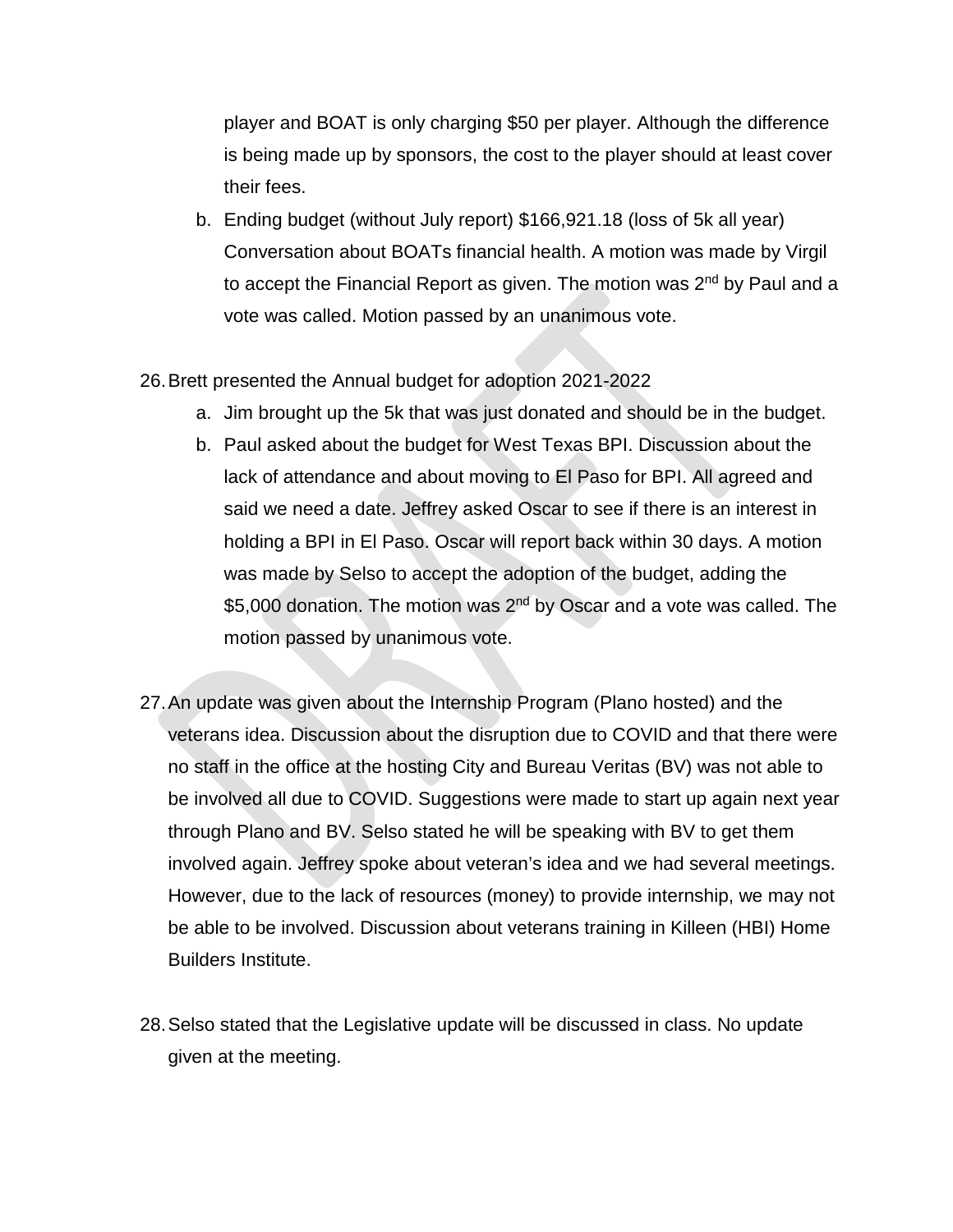- 29.Selso spoke about the opportunity to create BOAT as a third-party sponsor to create a pool of building officials that can conduct audits for building departments assessing best practices, plan review work processes, workflows, permitting, inspections etc. This would be similar to the Disaster Response group. Selso gave a history on how this idea came up. Discussion between all about the idea. Jeffrey said a curriculum would have to be put together and asked Selso to start that process. Discussion on the logistics on how to get started. Jeffrey suggested to set up a zoom meeting about this and the El Paso BPI in 30-45 days.
- 30.Discussion on scholarships and opportunities for trade school scholarships. Discussion on how to make it clear that the scholarships are available for trade and traditional schools. Scholarship committee recommended \$750 each for 3 recipients. Selso and Kevin recommended \$1000 per. New checks will be sent out reflecting the increase.
- 31.No discussion on Career Development Day
- 32.Kevin gave an update of TSBPE he stated that 4 positions have been added.
- 33.Jeffrey suggested to hold a Zoom meeting in 30-45 days.
- 34.Meeting was adjourned at 4:38 pm

**Annual Business Meeting August 5, 2021 12:30 pm – 12:45 pm Embassy Suites, Denton, Texas**

- 1. Jeffery Widmer called meeting to order at approximately 12:30 PM
- 2. Roll Call was made by Brett King. A quorum was present.
- 3. Presidents Opening Remarks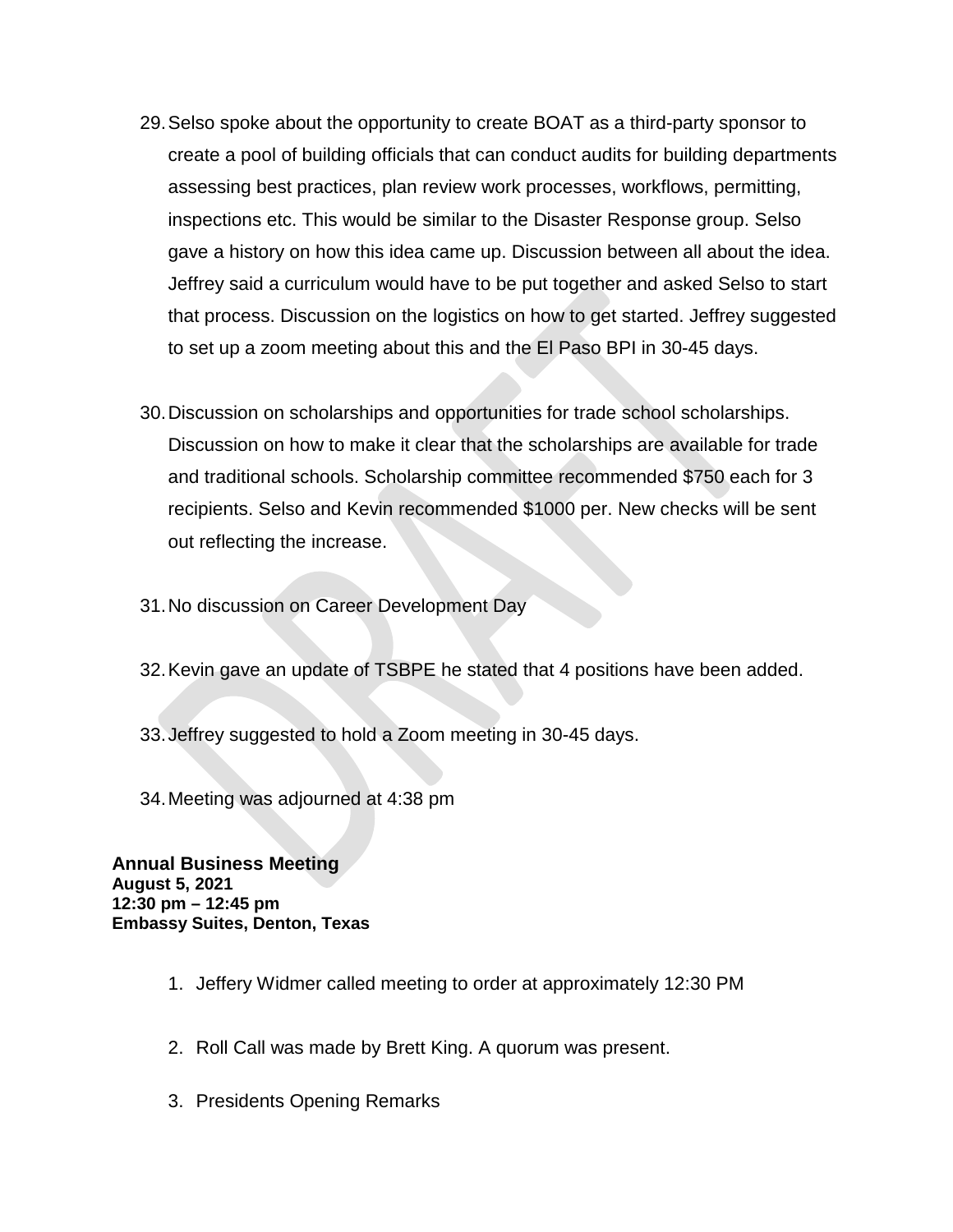- 4. A motion was made by Oscar Pedregon for the approval of agenda. Brett King 2<sup>nd</sup> motion. Motion passed by unanimous vote of membership present.
- 5. Brett King gave financial report. Beginning budget of \$172,126.80 and an ending budget of \$166, 921.18.
- 6. No legislative updates given.
- 7. Jim Olk gave an update on BPI and the virtual online classes.
- 8. Selso Mata recognized the nominating committee. Selso Mata, Earl Abott, Jim Olk and Scott McDonald.
- 9. Vote for incoming Board members.
- 10. President: Brett King. Motion made by Jim Olk, 2<sup>nd</sup> by Bryan H. Passed by unanimous vote of the present membership.
- 11. Vice-President: Michael Beard. Motion made by Jim Olk, 2<sup>nd</sup> by Mike Olsen. Passed by unanimous vote of the present membership.
- 12. Secretary: Kevin Robinson. Motion made by Jim Olk, 2<sup>nd</sup> by Mike Olsen. Passed by unanimous vote of the present membership.
- 13. Director-at-Large: Wayne Snell. Motion made by Jim Olk, 2<sup>nd</sup> by Shirley Ellis. Passed by unanimous vote of the present membership.
- 14. Director-at-large: Gail Lux. Motion made by Jim Olk, 2<sup>nd</sup> by Shirley Ellis. Passed by unanimous vote of the present membership.